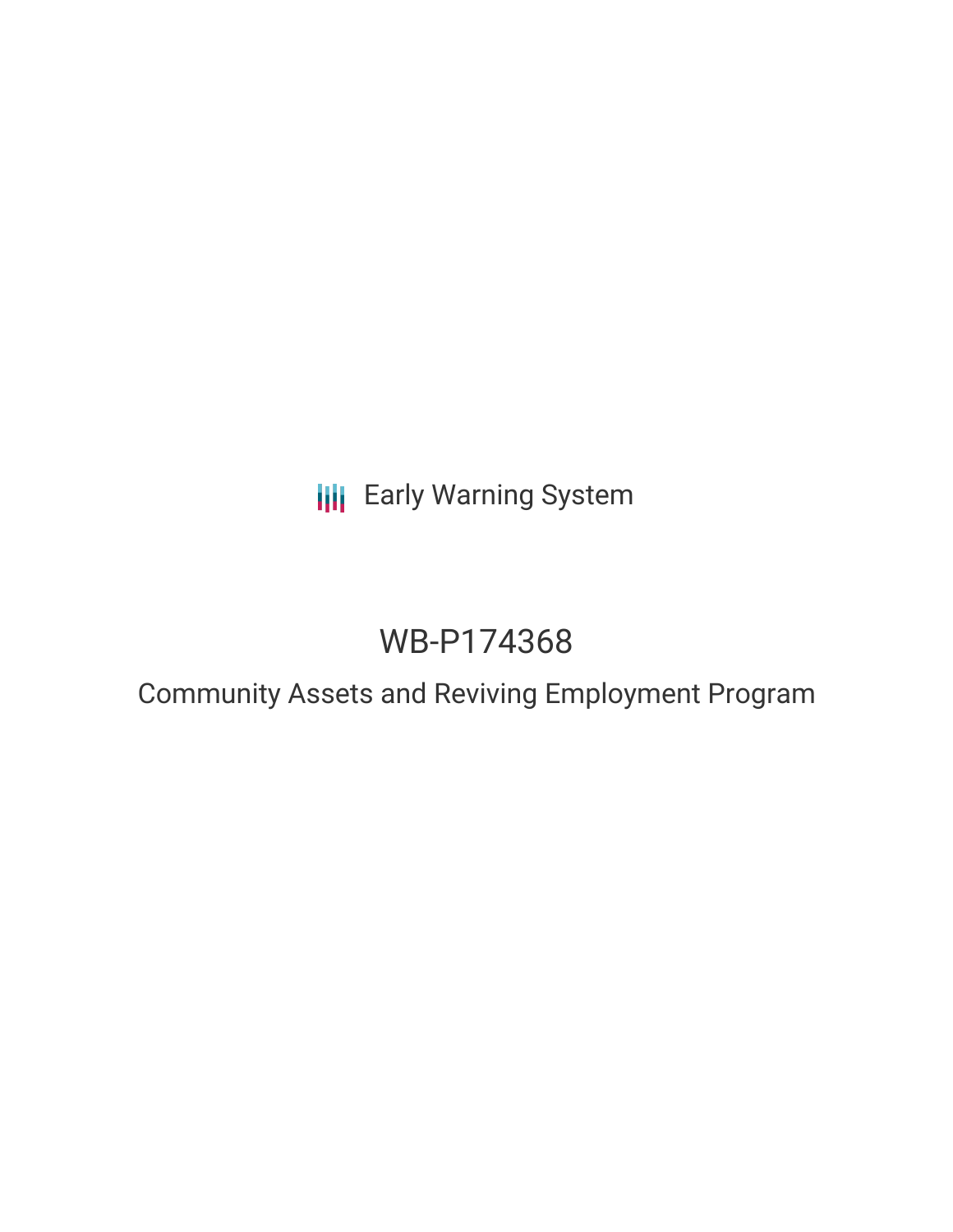



### **Quick Facts**

| <b>Countries</b>               | Pakistan           |
|--------------------------------|--------------------|
| <b>Financial Institutions</b>  | World Bank (WB)    |
| <b>Status</b>                  | Proposed           |
| <b>Bank Risk Rating</b>        |                    |
| <b>Sectors</b>                 | Law and Government |
| <b>Investment Amount (USD)</b> | \$250.00 million   |
| <b>Project Cost (USD)</b>      | \$250.00 million   |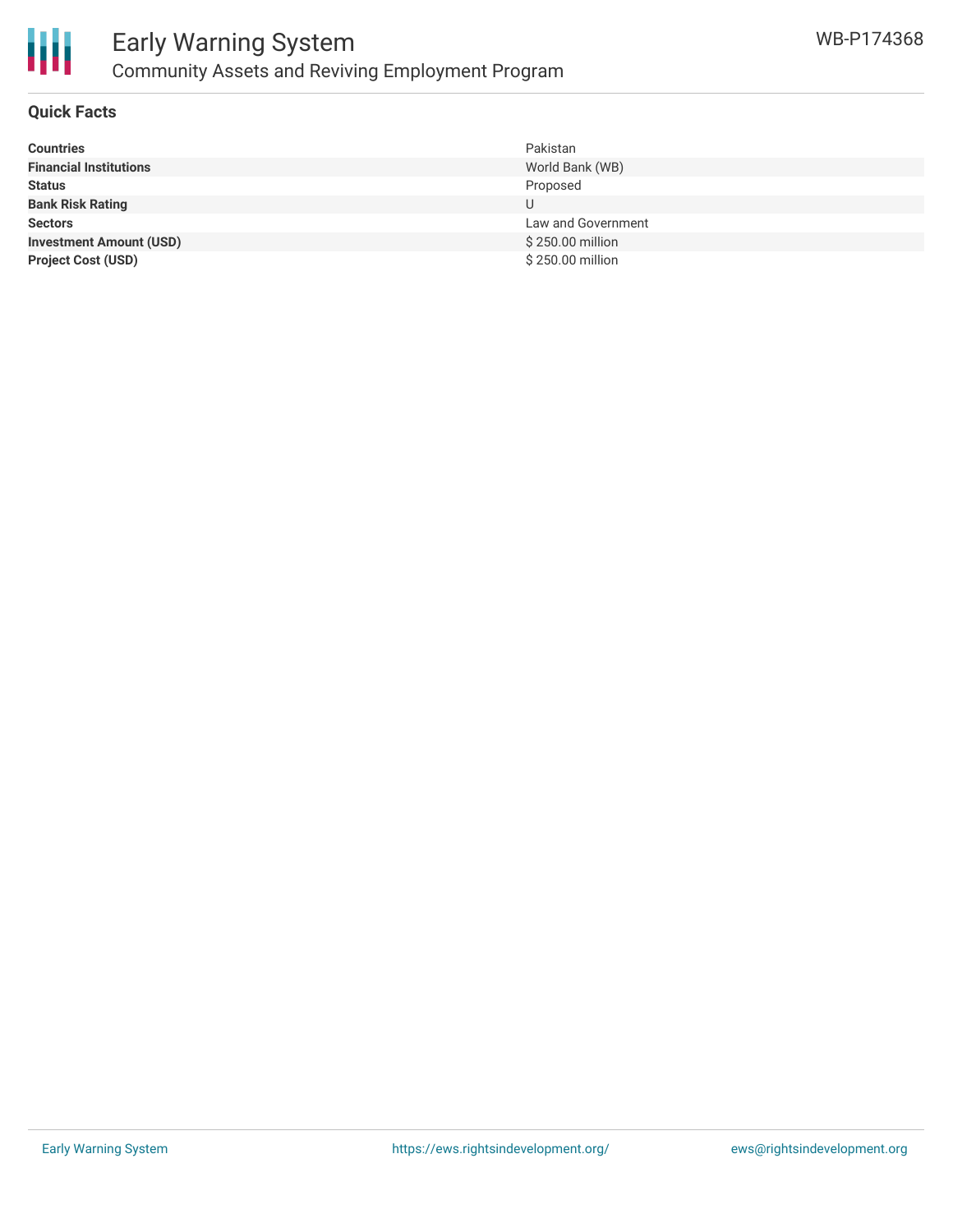

### **Project Description**

No information available at the time of writing.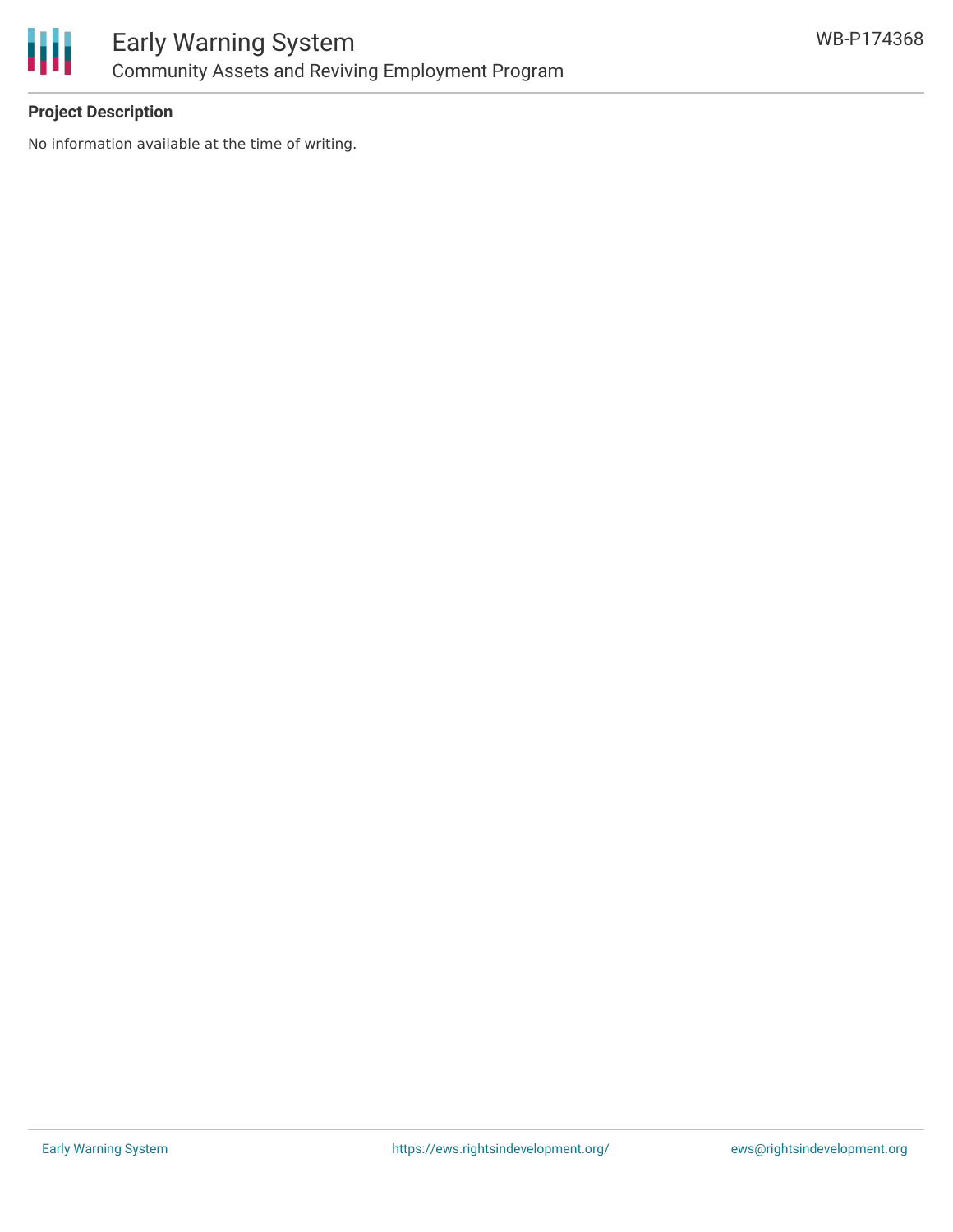

### Early Warning System Community Assets and Reviving Employment Program

### **Investment Description**

World Bank (WB)